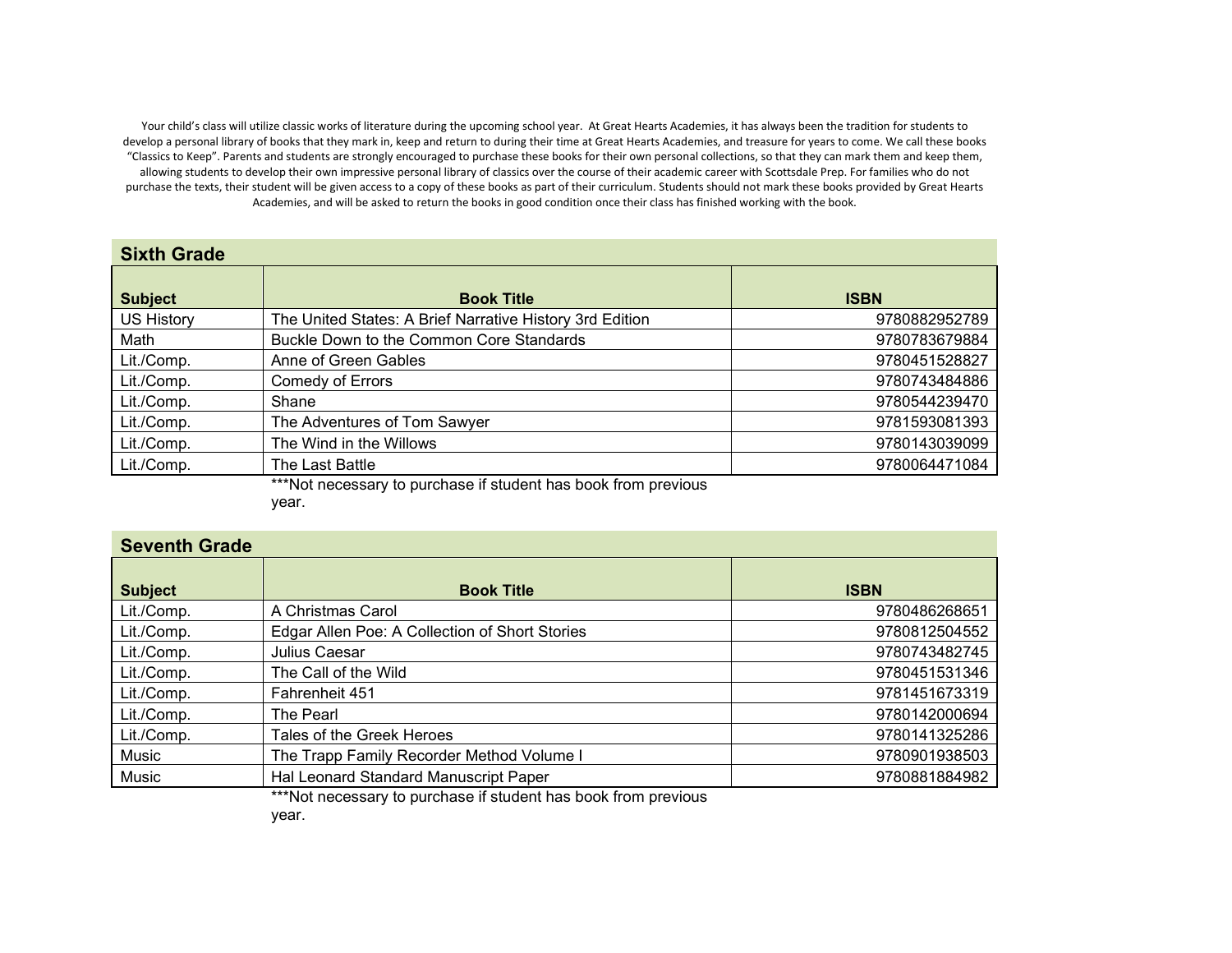| <b>Eighth Grade</b> |                                              |               |
|---------------------|----------------------------------------------|---------------|
| <b>Subject</b>      | <b>Book Title</b>                            | <b>ISBN</b>   |
| History             | The Song of Roland                           | 9780451531933 |
| History             | The Travels of Marco Polo                    | 9780140440577 |
| Lit./Comp.          | The Merchant of Venice                       | 9780743477567 |
| Lit./Comp.          | <b>Beowulf</b>                               | 9780393320978 |
| Lit./Comp.          | <b>Canterbury Tales</b>                      | 9780199599028 |
| Lit./Comp.          | Lord of the Flies                            | 9780399501487 |
| Lit./Comp.          | Sir Gawain and the Green Knight              | 9780451531193 |
| Lit./Comp.          | The Chosen                                   | 9780449213445 |
| Lit./Comp.          | All Quiet on the Western Front               | 9780449213940 |
| Lit./Comp.          | To Kill a Mockingbird                        | 9780446310789 |
| Music               | The Trapp Family Recorder Method Volume I*** | 9780901938503 |
| Music               | Hal Leonard Standard Manuscript Paper***     | 9780881884982 |

\*\*\*Not necessary to purchase if student has book from previous year .

| <b>Ninth Grade</b> |                                                           |               |
|--------------------|-----------------------------------------------------------|---------------|
| <b>Subject</b>     | <b>Book Title</b>                                         | <b>ISBN</b>   |
| HL                 | <b>Billy Budd (enriched)</b>                              | 9781416523727 |
| <b>HL</b>          | Democracy In America - Abridged                           | 9780451531605 |
| <b>HL</b>          | Of Mice and Men                                           | 9780140177398 |
| <b>HL</b>          | The Scarlet Letter                                        | 9781512090567 |
| <b>HL</b>          | The Old Man and the Sea                                   | 9780684801223 |
| HL                 | My Antonia                                                | 9780395755143 |
| <b>HL</b>          | Narrative of an American Slave                            | 9780143107309 |
| <b>HL</b>          | Our Town                                                  | 9780060512637 |
| <b>HL</b>          | The Adventures of Huckleberry Finn                        | 9781593081126 |
| <b>HL</b>          | <b>The Federalist Papers</b>                              | 9780451528810 |
| <b>HL</b>          | The Great Gatsby                                          | 9780743273565 |
| <b>HL</b>          | The Tempest                                               | 9780743482837 |
| <b>HL</b>          | Walden and Civil Disobedience                             | 9780140390445 |
| Music              | Hal Leonard Standard Manuscript Paper***<br>$\sim$ $\sim$ | 9780881884982 |

\*\*\*Not necessary to purchase if student has book from previous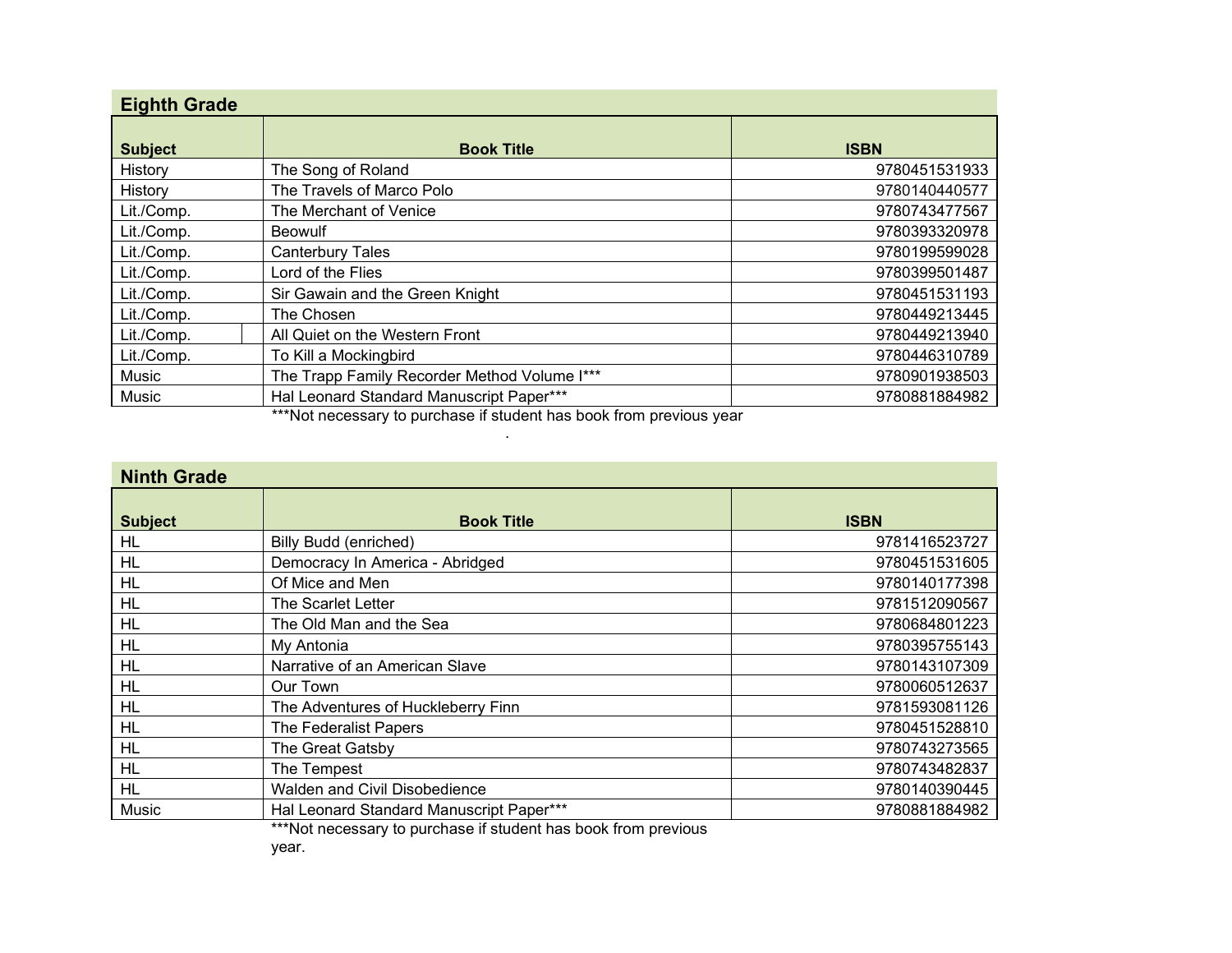| <b>Tenth Grade</b> |                                                 |               |
|--------------------|-------------------------------------------------|---------------|
| <b>Subject</b>     | <b>Book Title</b>                               | <b>ISBN</b>   |
| HL                 | A Tale of Two Cities--Dickens                   | 9780199536238 |
| <b>HL</b>          | Crime and Punishment--Dostoevsky                | 9780679734505 |
| <b>HL</b>          | Discourse on the Origin of Inequality--Rousseau | 9780872201507 |
| HL                 | Frankenstein: Or the Modern Prometheus          | 9780199537150 |
| HL                 | Henry V                                         | 9781982109417 |
| HL                 | Pride and Prejudice                             | 9780141439518 |
| <b>HL</b>          | Second Treatise on Government                   | 9780915144860 |
| HL                 | The Communist Manifesto--Marx/Engels            | 9780553214062 |
| HL                 | A Day in the Life of Ivan Denisovich            | 9780553247770 |
| Music              | Hal Leonard Standard Manuscript Paper***        | 9780881884982 |
|                    | <b>FOREIGN LANGUAGE CONSUMABLES GRADE 10</b>    |               |
| French II only     | Le Petit Prince                                 | 9780156013987 |
| Latin V only       | <b>Pharr Vergil's Aeneid</b>                    | 9780865164215 |

\*\*\*Not necessary to purchase if student has book from previous

year.

| <b>Eleventh</b><br><b>Grade</b> |                                              |               |
|---------------------------------|----------------------------------------------|---------------|
| <b>Subject</b>                  | <b>Book Title</b>                            | <b>ISBN</b>   |
| HL                              | Sophocles - The Theban Plays                 | 9780872205857 |
| HL                              | Hamlet (Folger Shakespeare's)                | 9781451669411 |
| HL                              | New Oxford Annotated Bible 5th edition       | 9780190276089 |
| HL                              | Nicomachean Ethics (Reeve translation)       | 9781624661174 |
| HL                              | Aeschylus-Oresteia                           | 9780872203907 |
| <b>HL</b>                       | The Iliad (Fagels translation)               | 9780140275360 |
| <b>HL</b>                       | The Peloponnesian War                        | 9780872203945 |
| HL                              | The Odyssey (Fagels translation)             | 9780140268867 |
| <b>HL</b>                       | A Plato Reader (Eight Essential Dialogues)   | 9781603848114 |
| Art                             | Alberti's "On Painting"                      | 9780140433319 |
|                                 | <b>FOREIGN LANGUAGE CONSUMABLES GRADE 11</b> |               |
| French III                      | Les Jeux sont faits (Sartre)                 | 9780135306758 |